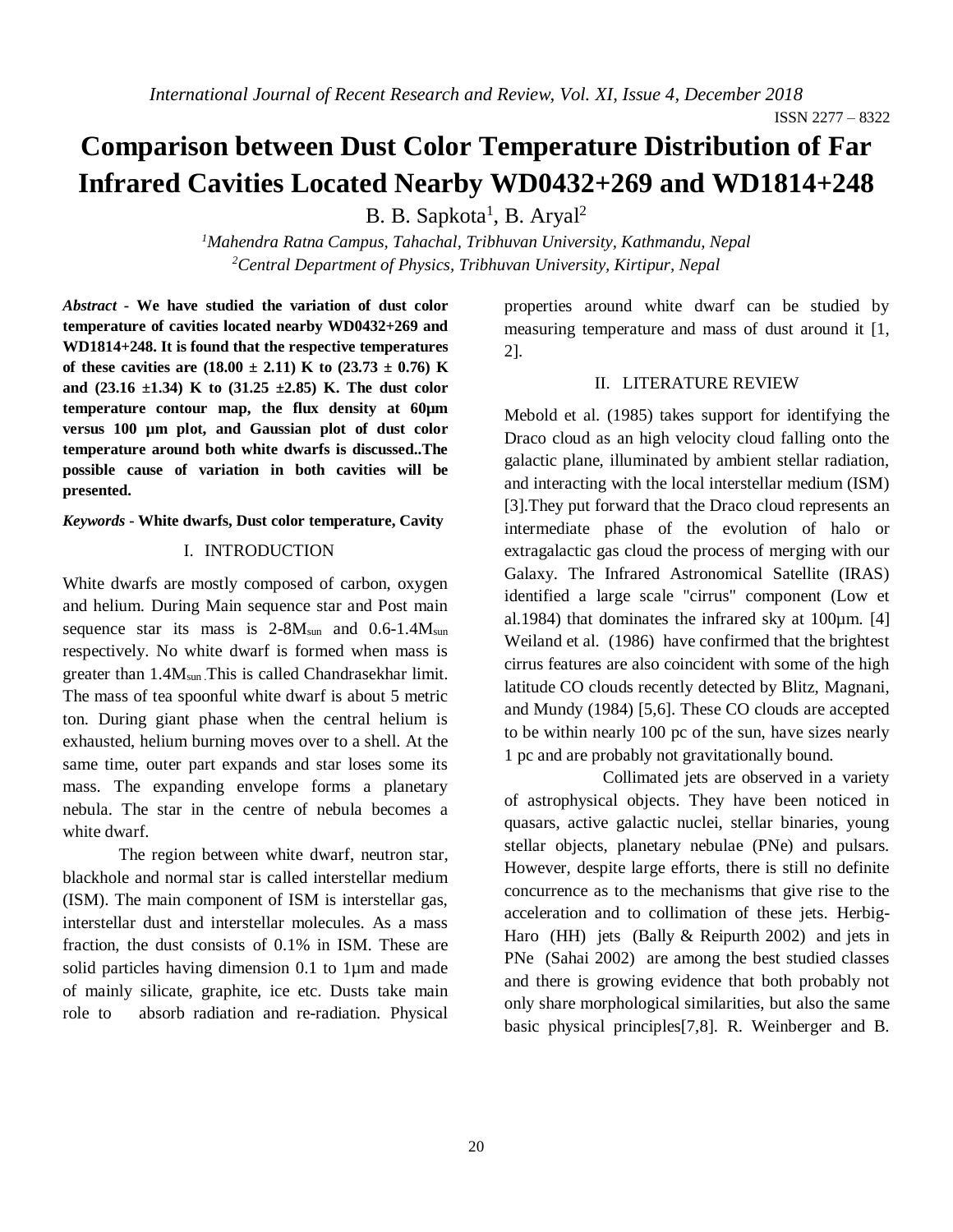Armsdorfer (2004) detected these adjacent objects while systematically searching for large dust structures around PNe and white dwarfs on IRAS 12-100 µm maps (via sky view virtual observatory).The objects which morphological closely resemble HH jets - are visible at 60 and 100 µm only. Although the IRAS mission took place two decades ago, the maps are still not exhausted of their riches, as they could demonstrate by e. g. the discovery jet like structures (size  $\sim 9^{\circ}$  each) found in the far infrared [9].

B. Aryal and R. Weinberger (2006) presented a large new high galactic latitude cone like far infrared nebula (RA= $08^{\text{h}}$   $27^{\text{m}}$  5<sup>s</sup>, Dec= $+25^{\circ}$  53' 59" (J2000)) at 100µm and 60µm IRAS images. With SIMBAD they found three possible candidates, namely an M-type emmisionstar (RX J082605.8+262740) carbon white dwarf star (WD 0824+288) and pulsar (PSR B0823+26). These were selected because (1) all of them are rather nearby, (2) they might emit a wind in the course of evolution (3) the show some pecular properties, and (4) they are placed at a suitable apparent location with respect to the nebula [10].

In the present work we intend to compare the dust color temperature in two far infrared cavities located nearby white dwarfs WD0432+269 and WD1814+248. These cavities are expected to be formed by these white dwarfs during their evolution.

## III. MATERIALS AND METHODS

We have compiled a database of 1978 number of white dwarfs which are listed in the catalogue of Holberg et. al. [11]. Out of which we have compared WD0432+269 and WD1814+248 here. We have carried out a systematic search of IRAS maps available in the sky view virtual observatory (http://skyview.gsfc.nasa.gov). These sample white dwarfs have the right ascension of 04<sup>h</sup> 35<sup>m</sup> 59<sup>s</sup> and 18<sup>h</sup>16<sup>m</sup> 08<sup>s</sup> and declination of +27<sup>o</sup> 02<sup>m</sup> 05<sup>s</sup> and  $+24^{\circ}54^{\circ}$  48<sup>s</sup> respectively in equatorial coordinate system. The following input parameters were used for the search: (1) Coordinate: J2000, (2) Projection: Gnomonic (Tan), (3) Image size (pixel): 500×500 (4) Image size (degrees):  $0.5^0 \times 0.5^0$  (5)

Brightness Scaling: Histogram Equilization (HistEq) (6) Colour Table: Stern Special.

We have downloaded Flexible Image Transport System (FITS) v3 image of the selected region. We selected FITS format of  $0.5^{\circ} \times 0.5^{\circ}$  at 60 and 100 $\mu$ m for the image processing. Using ALADIN v2.5 software the FITS image carries the information concerning the flux density, temperature, position, etc for each pixels.

Aladin v2.5 is an interactive sky atlas developed and maintained by the Center de Donne's astronomiques de Strasbourg (CDS) for the identification of astronomical sources through visual analysis of reference sky images. Aladin v2.5 allows the user to visualize digitized images of any part of the sky, to superimpose entries from the CDS astronomical catalogues and tables, and to interactively access related data and information from SIMBAD, NED or other archives of all known objects in the field.

In ordered to separate the region of minimum flux density region, contours are drawn at 60 and 100 μm respectively. Because we are interested to study temperature of the region. We intend to study the cavity - like structure at 60 µm and 100 µm.

In both white dwarfs, measured flux density is subtracted with the background values. Background flux is the flux emitted by other sources lying nearby the region of interest (not from the region of interest). The average value of the background flux is obtained by noting and summing up of the minimum flux densities around the region of interest and dividing the sum by total number of pixel with this minimum flux density. When this background flux is subtracted from the obtained flux density of each pixels in the region of interest, it is said to be background flux density.

Dust color temperature can be estimated by using following relation [12]

$$
T_d = -96 \frac{1}{\ln\{R \times 0.6^{(3+\beta)}\}} \qquad \qquad \dots \dots (3.1)
$$

Where, R is given by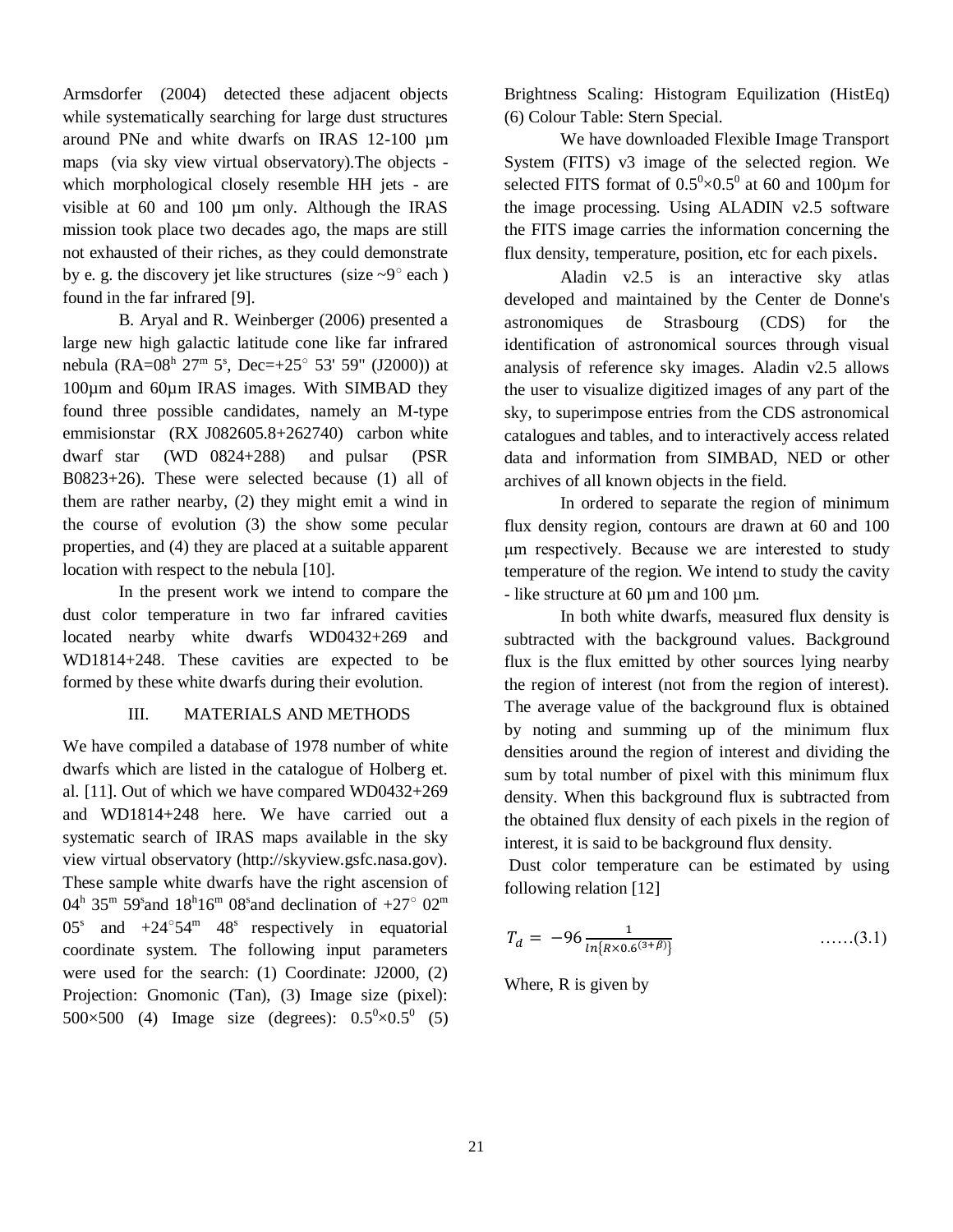$$
R = \frac{F(60 \mu m)}{F(100 \mu m)} \qquad \qquad \dots (3.2)
$$

F(60  $\mu$ m) and F(100  $\mu$ m) are the flux densities at 60  $\mu$ m and 100  $\mu$ m, respectively. Here, we use β=2 for cloud of shape crystalline, dielectric or metals [13].

## IV. RESULT AND DISCUSSION



Fig. 4.1  $0.5^{\circ} \times 0.5^{\circ}$  JPEG image of the region centered at Right Ascension  $(J2000)=04<sup>h</sup>$  35<sup>m</sup> 59<sup>s</sup>, Declination.  $(J2000) = +27^{\circ}$  48° 02<sup>m</sup> 05° at 60µm (left) and 100µm (right) of WD 0432+269



Fig. 4.2.  $0.5^{\circ} \times 0.5^{\circ}$  JPEG image of the region centered at Right Ascension  $(J2000)=18<sup>h</sup>$  16<sup>m</sup> 08<sup>s</sup>, Declination  $(J2000)=+24$  <sup>0</sup>54<sup>m</sup> 48<sup>s</sup> at 60<sub>km</sub> (left) and 100<sub>km</sub> (right) of WD 1814+248

In both figures 4.1 and 4.2, black color represents region of minimum flux but white color represents region of maximum flux.



Fig. 4.3. Cavity formed in white dwarfs WD0432+269 (left) and in WD1814+248 (right) of contour level in 80 and 47 respectively. The size of image is  $0.5^{\circ} \times 0.5^{\circ}$  at 100 µm IRAS maps.

Fig. 4.3 represents that the white dwarf is inside the cavity in the first case and white dwarf outside the cavity in the second case. The region of maximum flux is represented by black color and minimum by white color in both figures.



Fig. 4.4 Linear graph drawn relative flux density,F(wavelength at 60 micron) veruss F(wavelength at 100 micron) in white dwarfs WD0432+269 (right) and in WD1814+248 (left)

Fig. 4.4 represents the relative flux density of concerned white dwarfs. The left linear curve has slope(R) =  $0.31$  and correlation coefficient =0.60. The average temperature is 25.84K where as individual temperature of each pixel varies 23.16 to 31.25K.The right linear curve has slope  $(R)=0.17$  and correlation coefficient=0.60. The average temperature of cavity is 22.22K where as individual temperature of each pixel varies 18K to 23.73K.



Fig. 4.5 Contour map of dust color temperature of white dwarfs WD0432+269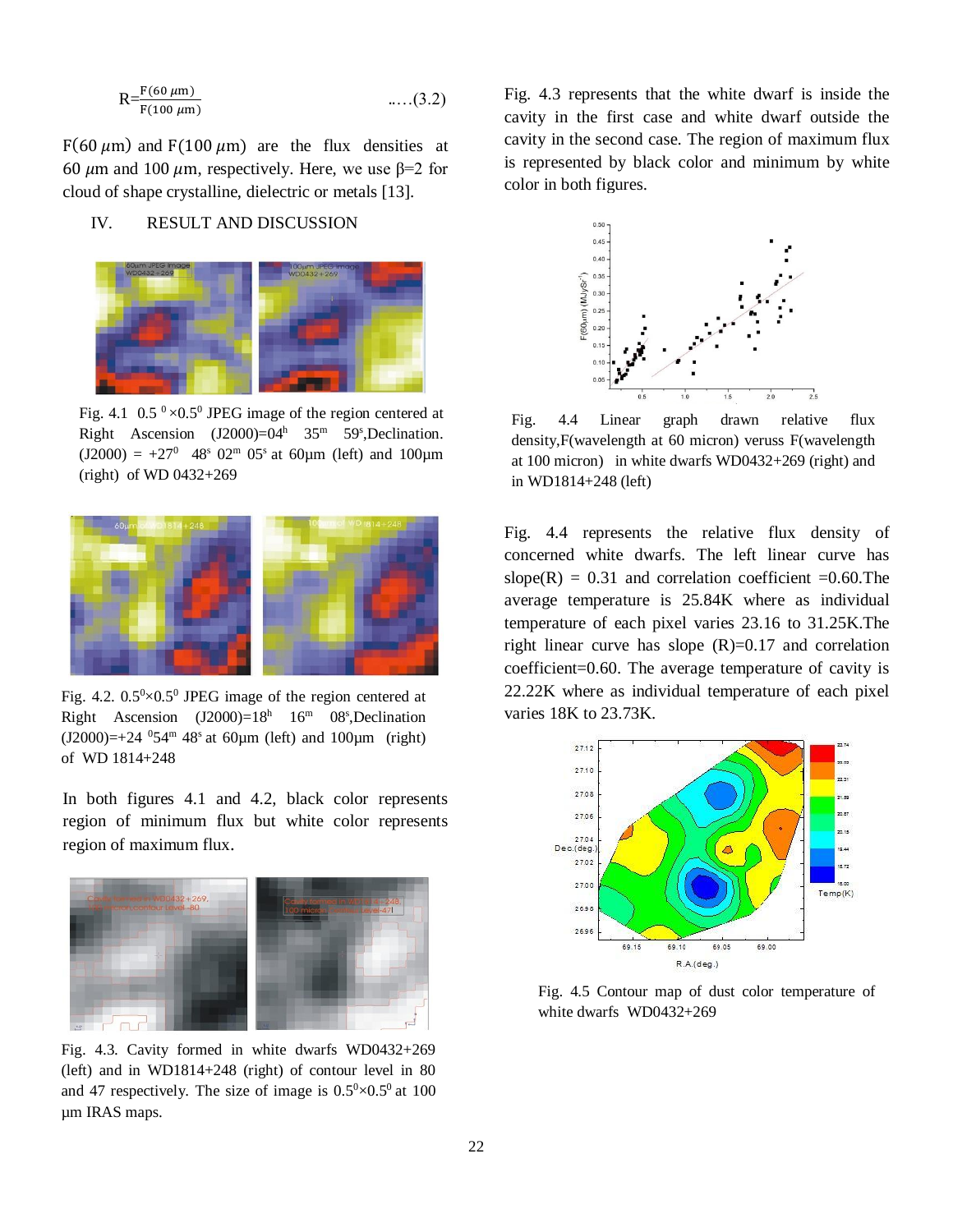Fig. 4.5 represents dust color temperature with respect to right ascension (R.A.) and declination (dec.). The blue color indicates the minimum temperature in two pole and red color in the north direction has maximum temperature.



Fig. 4.6 Contour map of dust color temperature of white dwarfs WD1814+248 at R.A. (J2000)=04<sup>h</sup> 35<sup>m</sup> 59<sup>s</sup>, Dec.  $(J2000)=+27$ 

Fig. 4.6 also represents two dimensional scatter plot with projection of temperature in X and Y plane. The north and south region of the cavity is covered by minimum temperature (i.e blue color).The maximum temperature (i.e red color) in the cavity is in the north east direction.



Fig. 4.7 Distribution of dust color temperature of white dwarfs WD0432+269. The blue solid curve represents the Gaussian fit and the  $\pm 1\sigma$  statistical error bars (i.e. red) are shown. Also  $\sigma = \sqrt{n}$ .



Fig. 4.8 Distribution of dust color temperature of white dwarfs WD1814+248. The blue solid curve represents the Gaussian fit and  $\pm 1\sigma$  statistical error bars (i.e .red) are shown. Also  $\sigma = \sqrt{n}$ .

Fig. 4.7 indicates that the Gaussian distribution is symmetric and the cavity formed around the white dwarf WD0432+269 is in thermal equilibrium and is stable. But fig. 4.8 indicates that Gaussian distribution is not symmetric and the cavity formed outside the white dwarf WD1814+248 is not in thermal equilibrium and the cavity formed by external sources i.e. White dwarf , Supernova explosion etc .

## V. CONCLUSION

The average temperature of the cavity formed outside the WD1814+248 and WD0432+269 are found to be 25.84 K and 22.22K respectively. The dust mass in the former white dwarf is more than that of later white dwarf. The curve of distribution of dust color temperature indicates that the cavity near to WD1814+248 possibly form due to high pressure event (e.g., supernova explosion) whereas cavity formed around WD0432+269 is due to natural phenomenon. Also the size of cavity formed around it is large.

#### VI. REFERENCES

- **[**1] H. Karttunen, P. Kroeoger, H. Oja, M. Poutanen , K.J. Donner, "Fundamental of Astronomy", Springer Berlin Heidelberg, Fifth Edition, USA, 2007.
- [2] S. Weinberg, "Gravitation and Cosmology Principles and Application of General Theory of Relativity ", John Willey and Sons, Newyork, London, Sydney , Toronto , 1972.